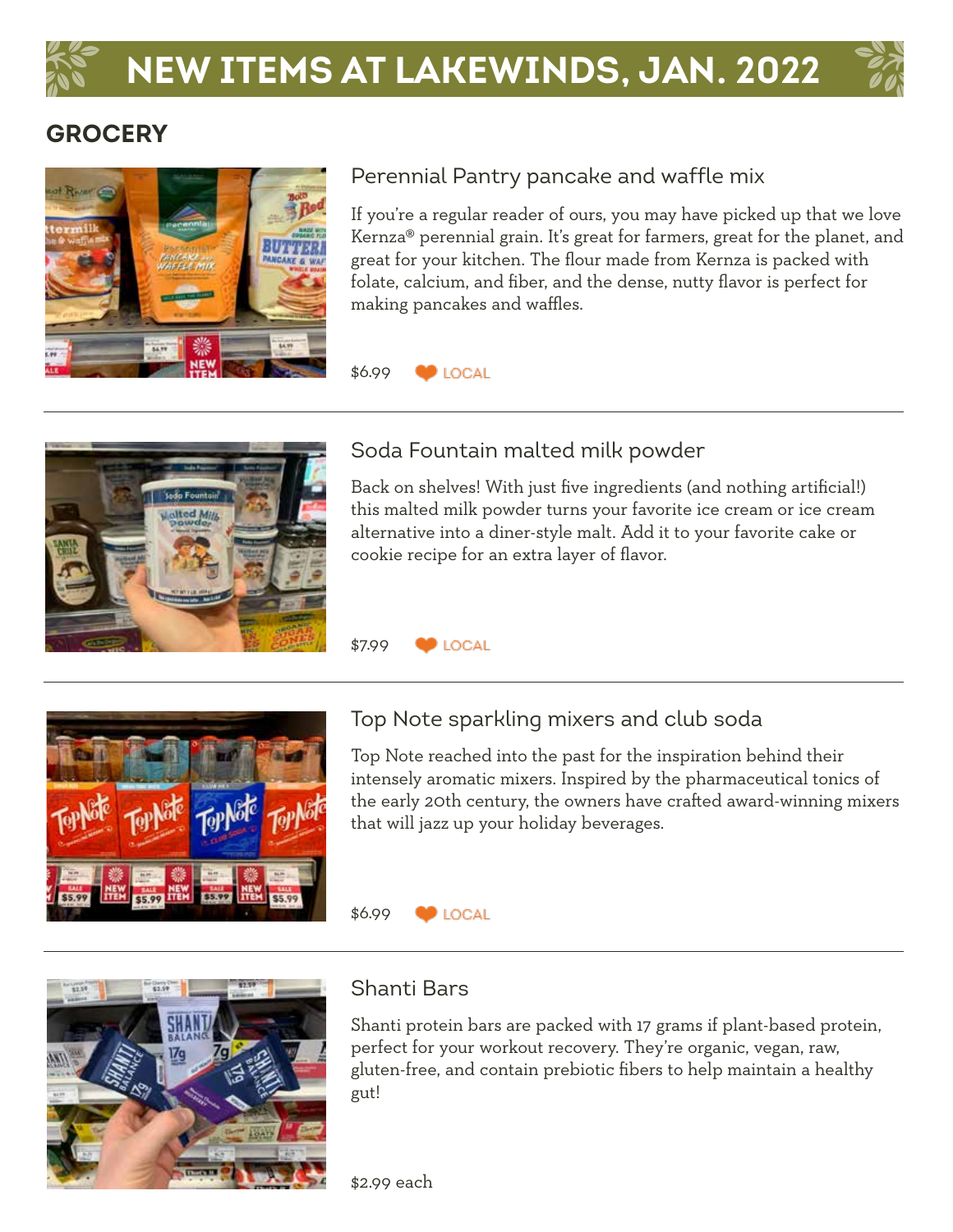# **GROCERY (cont.)**



#### Yum Earth black licorice

Yum Earth makes candy that's ideal for special diets. Their licorice is organic, gluten-free, vegan, and free from peanuts, tree nuts, dairy, eggs, fish, shellfish, and soy.

\$4.99

# **WELLNESS**



### Sprout Living Real Sport protein powder mix

Sprout Living's Epic Protein line is perfect for an active, plant-based lifestyle. The new Real Sport variety is fine-tuned to provide nutrition and support for vegan athletes. Anti-inflammatory turmeric and relaxing Ashwagandha help your body restore after intense workouts.

\$3.99 - 34.99



#### Andalou Naturals kukui body butter

The new body butter blend from long-time favorite Andalou Naturals is a big hit with our wellness teams. The blend of argan oil and shea and cocoa butters nourishes, softens, and smooths dried out skin. It's perfect for Minnesota winters!

\$12.99



#### Inesscents CBD infused bath soaks

A good soak in the tub is one of the best ways to soothe aches and chills. These new botanical bath soaks from Inesscents are infused with CBD for added stress relief.

\$9.99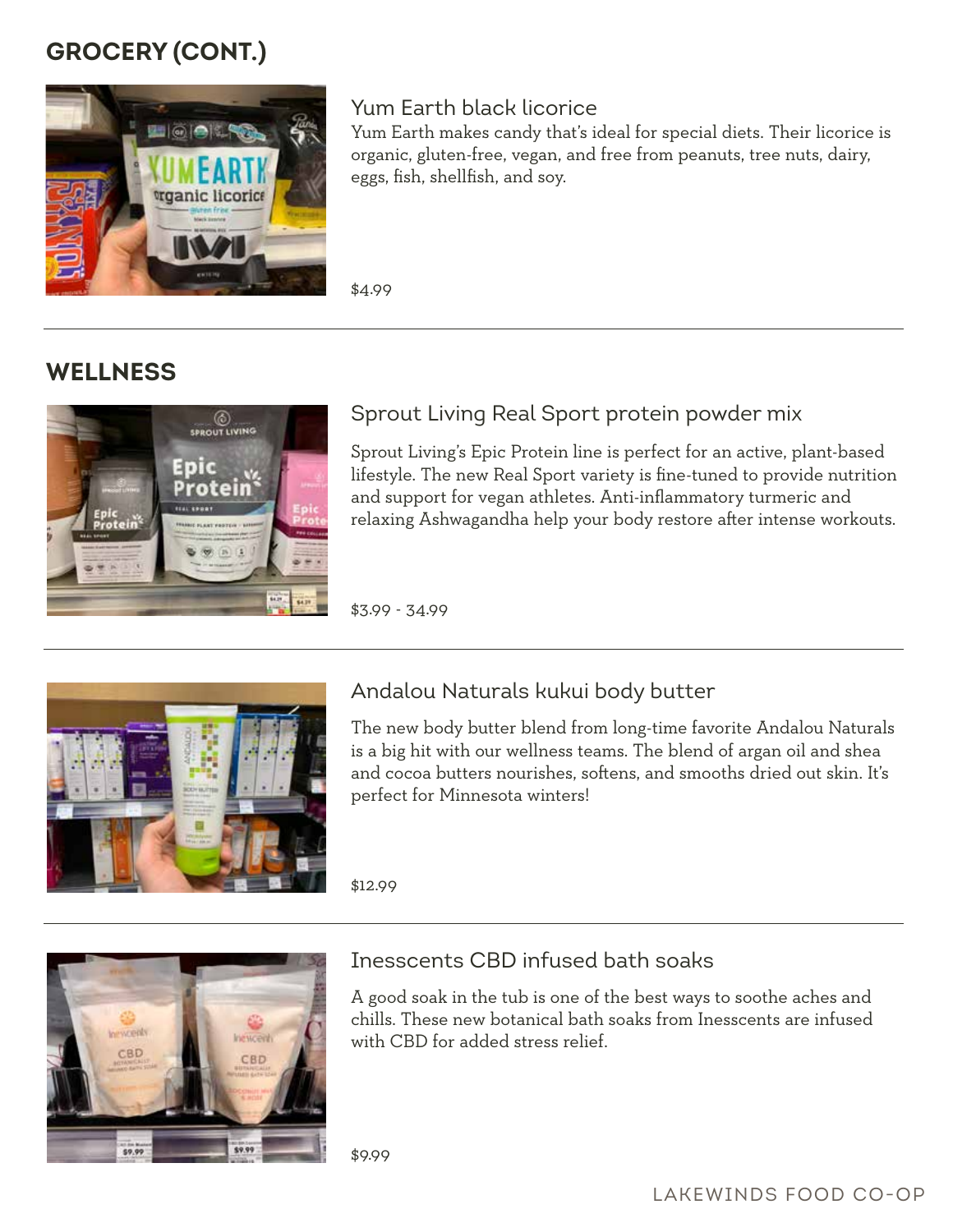# **WELLNESS (cont.)**



#### Giovanni castor oil

This eco-chic maker makes salon-quality hair products using simple, botanical ingredients. Their castor oil is great for taming frizzy hair while restoring natural moisture after dry, cold weather.

\$8.99

# **NEW SUPPLEMENTS**

Whether you're seeking support for sleep, digestion, mood, or immunity, you'll find a number of new supplements this month to help you stay on track with your wellness goals for the new year.

- Enzymedica apple cider vinegar gummies, \$23.99
- Ancient Nutrition SBO probiotics, \$29.99
- Garden of Life Beet and Multi-collagen Supplements \$29.99 \$39.99
- Country Life Kids Gut Connection, Sleep, and Immune Supplements, \$22.99
- Gaia Herbs Sleep, Stress, and Ashwaghanda Supplements, \$14.99 \$17.99

### **GENERAL MERCHANDISE**



### Crafty Kit Company Scottish felting kits

The cold, short days of winter are an ideal time to start a new hobby. These felting craft kits contain everything a beginner needs to get started! Purchases help support global charities through Crafty Kit Company's participation in B1G1.

\$15.99 - 22.99



#### Shoppe geo crystals

Crystal stones are not only beautiful, they can be a great way to learn about nature and geology. Pick up a few specimens of naturally occuring minerals to display in your home, either on their own or tastefully worked into handcrafted decór.